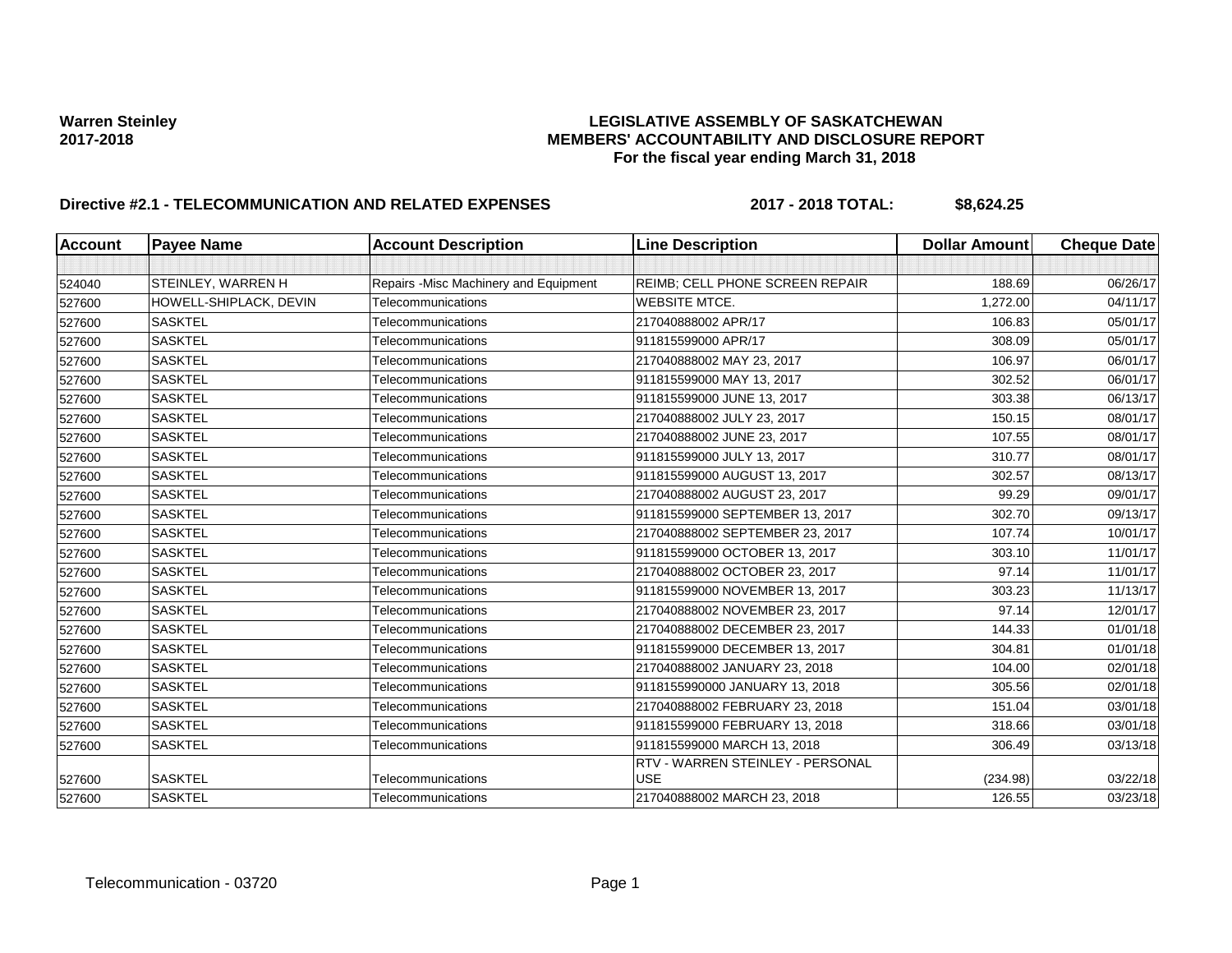## Warren Steinley<br>**LEGISLATIVE ASSEMBLY OF SASKATCHEWAN**<br>MEMBERS' ACCOUNTABILITY AND DISCLOSURE REF **2017-2018 MEMBERS' ACCOUNTABILITY AND DISCLOSURE REPORT For the fiscal year ending March 31, 2018**

# **Directive #2.1 - TELECOMMUNICATION AND RELATED EXPENSES 2017 - 2018 TOTAL: \$8,624.25**

| <b>Account</b> | <b>Payee Name</b>          | <b>Account Description</b>           | <b>Line Description</b>                       | <b>Dollar Amount</b> | <b>Cheque Date</b> |
|----------------|----------------------------|--------------------------------------|-----------------------------------------------|----------------------|--------------------|
|                |                            |                                      |                                               |                      |                    |
|                |                            |                                      | <b>REIMB: HOME OFFICE INTERNET APRIL -</b>    |                      |                    |
| 527600         | STEINLEY, WARREN H         | Telecommunications                   | AUGUST 2017                                   | 346.65               | 09/12/17           |
| 527600         | STEINLEY, WARREN H         | Telecommunications                   | REIMB: 889795499002 OCTOBER 22, 2017          | 77.65                | 12/01/17           |
|                |                            |                                      | REIMB: 889795499002 SEPTEMBER 22,             |                      |                    |
| 527600         | STEINLEY, WARREN H         | Telecommunications                   | 2017                                          | 77.65                | 12/01/17           |
| 527600         | STEINLEY, WARREN H         | Telecommunications                   | REIMB: 889795499002 NOVEMBER 22, 2017         | 77.65                | 12/01/17           |
| 527600         | STEINLEY, WARREN H         | Telecommunications                   | <b>REIMB: SECURITY MONITORING</b>             | 38.80                | 02/01/18           |
| 527600         | STEINLEY, WARREN H         | Telecommunications                   | <b>REIMB: SECURITY MONITORING</b>             | 38.80                | 02/01/18           |
| 527600         | <b>STEINLEY, WARREN H</b>  | Telecommunications                   | <b>REIMB: SECURITY MONITORING</b>             | 38.80                | 02/01/18           |
| 530600         | <b>SASKTEL</b>             | Placement - Tender Ads               | 911815599000 APR/17                           | 105.70               | 05/01/17           |
| 530600         | <b>SASKTEL</b>             | Placement - Tender Ads               | 911815599000 MAY 13, 2017                     | 105.70               | 06/01/17           |
| 530600         | <b>SASKTEL</b>             | Placement - Tender Ads               | 911815599000 JUNE 13, 2017                    | 105.70               | 06/13/17           |
| 530600         | <b>SASKTEL</b>             | Placement - Tender Ads               | 911815599000 JULY 13, 2017                    | 105.70               | 08/01/17           |
| 530600         | <b>SASKTEL</b>             | Placement - Tender Ads               | 911815599000 AUGUST 13, 2017                  | 105.70               | 08/13/17           |
| 530600         | <b>SASKTEL</b>             | Placement - Tender Ads               | 911815599000 SEPTEMBER 13, 2017               | 105.70               | 09/13/17           |
| 530600         | <b>SASKTEL</b>             | Placement - Tender Ads               | 911815599000 OCTOBER 13, 2017                 | 105.70               | 11/01/17           |
| 530600         | <b>SASKTEL</b>             | Placement - Tender Ads               | 911815599000 NOVEMBER 13, 2017                | 105.70               | 11/13/17           |
| 530600         | <b>SASKTEL</b>             | Placement - Tender Ads               | 911815599000 DECEMBER 13, 2017                | 105.70               | 01/01/18           |
| 530600         | <b>SASKTEL</b>             | Placement - Tender Ads               | 9118155990000 JANUARY 13, 2018                | 105.70               | 02/01/18           |
| 530600         | <b>SASKTEL</b>             | Placement - Tender Ads               | 911815599000 FEBRUARY 13, 2018                | 105.70               | 03/01/18           |
| 530600         | <b>SASKTEL</b>             | Placement - Tender Ads               | 911815599000 MARCH 13, 2018                   | 105.70               | 03/13/18           |
| 555000         | HOWELL-SHIPLACK, HEATHER L | Other Material and Supplies          | REIMB: APPLIE IPHONE 7&ACCESSORIES            | 74.93                | 09/01/17           |
| 565200         | HOWELL-SHIPLACK, HEATHER L | Office Furniture and Equipment - Exp | <b>REIMB: APPLIE IPHONE 7&amp;ACCESSORIES</b> | 288.60               | 09/01/17           |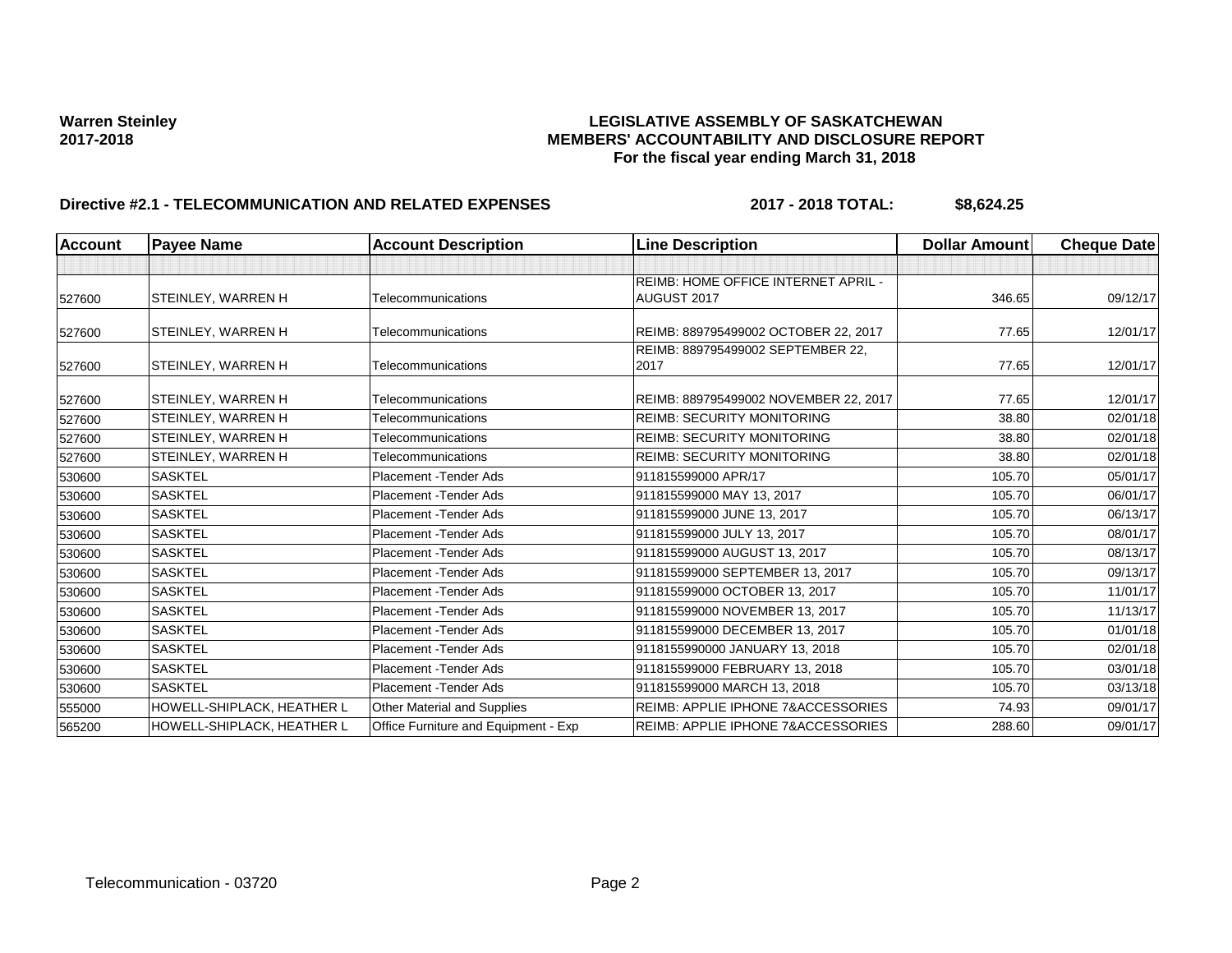#### **LEGISLATIVE ASSEMBLY OF SASKATCHEWAN MEMBERS' ACCOUNTABILITY AND DISCLOSURE REPORT For the fiscal year ending March 31, 2018**

# **Directive #3.1 - MLA TRAVEL AND LIVING EXPENSES 2017 - 2018 TOTAL: \$15,176.52**

| <b>Account</b> | <b>Payee Name</b>   | <b>Account Description</b> | <b>Line Description</b>                     | <b>Dollar Amount</b> | <b>Cheque Date</b> |
|----------------|---------------------|----------------------------|---------------------------------------------|----------------------|--------------------|
|                |                     |                            |                                             |                      |                    |
| 541900         | STEINLEY, WARREN H  | Elected Rep - Travel       | MLA TRAVEL; APR 3 - 25                      | 840.23               | 05/02/17           |
| 541900         | STEINLEY, WARREN H  | Elected Rep - Travel       | MLA TRAVEL; APR 26 - MAY 12                 | 931.16               | 05/12/17           |
| 541900         | STEINLEY, WARREN H  | Elected Rep - Travel       | MLA TRAVEL; MAY 15 - JUN 13                 | 678.12               | 06/14/17           |
| 541900         | STEINLEY, WARREN H  | Elected Rep - Travel       | MLA TRAVEL; JUN 14 - JUL 14                 | 965.90               | 08/02/17           |
| 541900         | STEINLEY, WARREN H  | Elected Rep - Travel       | MLA TRAVEL NOVEMBER 10-30, 2017             | 815.92               | 12/01/17           |
| 541900         | STEINLEY, WARREN H  | Elected Rep - Travel       | MLA TRAVEL JANUARY 3 - 30, 2018             | 631.77               | 02/08/18           |
| 541900         | STEINLEY, WARREN H  | Elected Rep - Travel       | MLA TRAVEL DECEMBER 1 - 28, 2018            | 720.74               | 02/08/18           |
| 541900         | STEINLEY, WARREN H  | Elected Rep - Travel       | MLA TRAVEL FEBRUARY 8-11, 2018              | 1,769.30             | 02/15/18           |
| 541900         | STEINLEY, WARREN H  | Elected Rep - Travel       | MLA TRAVEL MARCH 19 - 29, 2018              | 739.52               | 03/29/18           |
| 541900         | STEINLEY, WARREN H. | Elected Rep - Travel       | MLA TRAVEL AUGUST 3 - 30, 2017              | 950.50               | 09/18/17           |
| 541900         | STEINLEY, WARREN H. | Elected Rep - Travel       | MLA TRAVEL SEPTEMBER 1 - 16, 2017           | 1,044.87             | 09/18/17           |
| 541900         | STEINLEY, WARREN H. | Elected Rep - Travel       | MLA TRAVEL OCTOBER 2 - 17, 2017             | 931.30               | 10/17/17           |
| 541900         | STEINLEY, WARREN H. | Elected Rep - Travel       | MLA TRAVEL SEPTEMBER 16 - 30, 2017          | 1,058.90             | 10/17/17           |
| 541900         | STEINLEY, WARREN H. | Elected Rep - Travel       | MLA TRAVEL OCTOBER 18 - NOVEMBER 9,<br>2017 | 998.00               | 11/16/17           |
| 541900         | STEINLEY, WARREN H. | Elected Rep - Travel       | MLA TRAVEL FEBRUARY 23 - MARCH 16,<br>2018  | 966.42               | 03/15/18           |
| 541900         | STEINLEY, WARREN H. | Elected Rep - Travel       | MLA TRAVEL FEBRUARY 1 - 22, 2018            | 1,133.87             | 03/15/18           |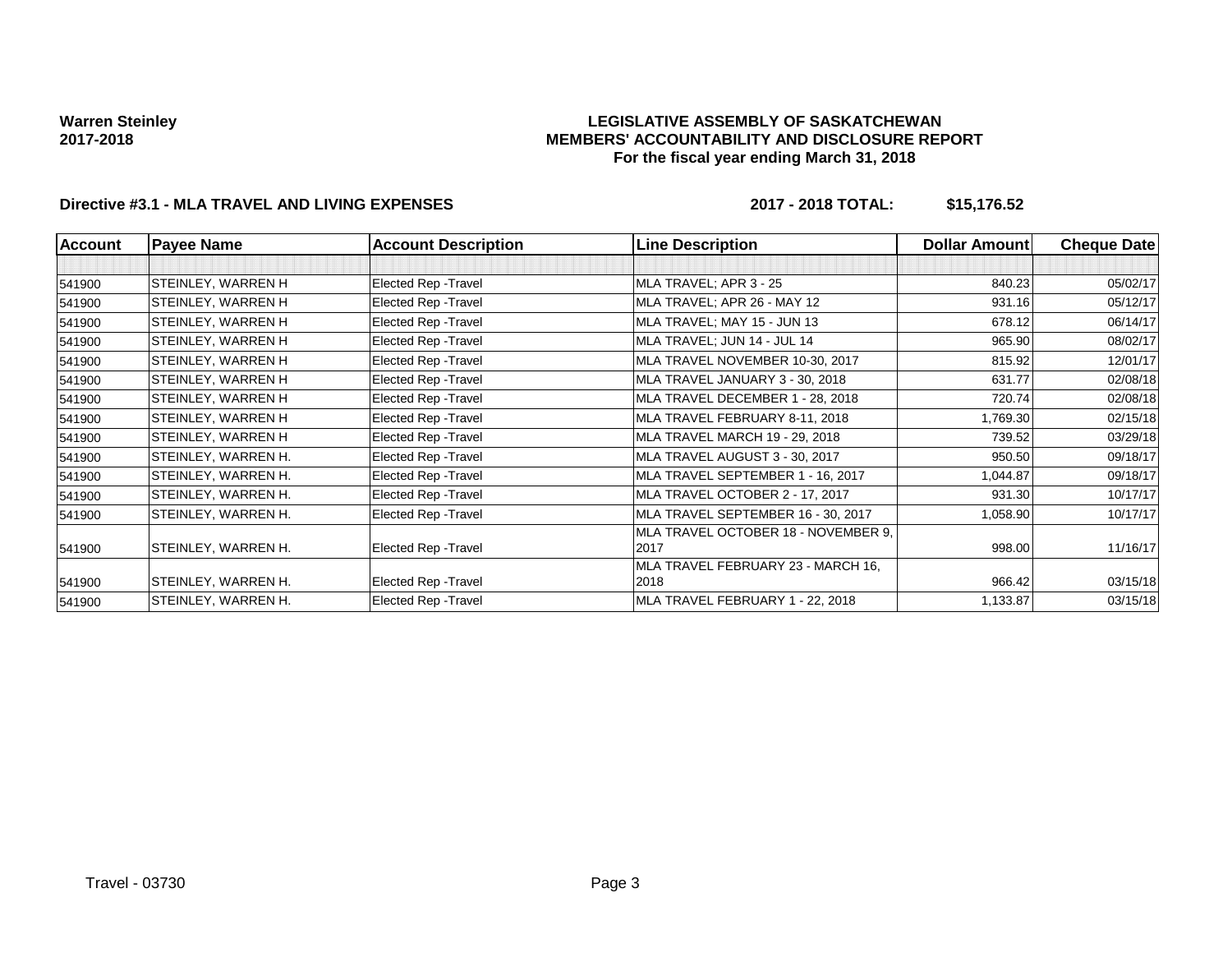## **LEGISLATIVE ASSEMBLY OF SASKATCHEWAN MEMBERS' ACCOUNTABILITY AND DISCLOSURE REPORT For the fiscal year ending March 31, 2018**

| <b>Account</b> | <b>Payee Name</b>                  | <b>Account Description</b>                | <b>Line Description</b>               | <b>Dollar Amount</b> | <b>Cheque Date</b> |
|----------------|------------------------------------|-------------------------------------------|---------------------------------------|----------------------|--------------------|
|                |                                    |                                           |                                       |                      |                    |
| 521372         | HOWELL-SHIPLACK, HEATHER L         | Photographer's Services                   | MISC.SUPP./PHOTOS                     | 8.53                 | 06/08/17           |
| 522000         | ARTMAR ENTERPRISES LTD.            | Rent of Ground, Buildings and Other Space | <b>APRIL CONSTITUENCY OFFICE RENT</b> | 1,200.00             | 04/01/17           |
| 522000         | ARTMAR ENTERPRISES LTD.            | Rent of Ground, Buildings and Other Space | <b>MAY OFFICE RENT</b>                | 1,200.00             | 04/19/17           |
| 522000         | <b>ARTMAR ENTERPRISES LTD.</b>     | Rent of Ground, Buildings and Other Space | JUNE OFFICE RENT                      | 1,200.00             | 05/18/17           |
| 522000         | <b>ARTMAR ENTERPRISES LTD.</b>     | Rent of Ground, Buildings and Other Space | JULY 2017 MLA OFFICE RENT             | 1,200.00             | 06/07/17           |
| 522000         | <b>ARTMAR ENTERPRISES LTD.</b>     | Rent of Ground, Buildings and Other Space | <b>AUG. OFFICE RENT</b>               | 1,200.00             | 07/12/17           |
| 522000         | ARTMAR ENTERPRISES LTD.            | Rent of Ground, Buildings and Other Space | <b>SEP. OFFICE RENT</b>               | 1,200.00             | 08/23/17           |
| 522000         | <b>ARTMAR ENTERPRISES LTD.</b>     | Rent of Ground, Buildings and Other Space | OCTOBER 2017 MLA OFFICE RENT          | 1,200.00             | 09/15/17           |
| 522000         | <b>ARTMAR ENTERPRISES LTD.</b>     | Rent of Ground, Buildings and Other Space | NOVEMBER 2017 MLA OFFICE RENT         | 1,200.00             | 10/18/17           |
| 522000         | <b>ARTMAR ENTERPRISES LTD.</b>     | Rent of Ground, Buildings and Other Space | DECEMBER 2017 MLA OFFICE RENT         | 1,200.00             | 11/10/17           |
| 522000         | ARTMAR ENTERPRISES LTD.            | Rent of Ground, Buildings and Other Space | JANUARY 2018 MLA OFFICE RENT          | 1,200.00             | 12/20/17           |
| 522000         | ARTMAR ENTERPRISES LTD.            | Rent of Ground, Buildings and Other Space | FEBRUARY 2018 MLA OFFICE RENT         | 1,200.00             | 01/11/18           |
| 522000         | <b>ARTMAR ENTERPRISES LTD.</b>     | Rent of Ground, Buildings and Other Space | MARCH 2018 MLA OFFICE RENT            | 1,200.00             | 02/08/18           |
| 522000         | HOWELL-SHIPLACK, HEATHER L         | Rent of Ground, Buildings and Other Space | <b>REIMB: ROOM RENTAL</b>             | 55.50                | 12/01/17           |
| 522200         | <b>GOLD BUSINESS MACHINES LTD.</b> | Rent of Photocopiers                      | APRIL COPIER LEASE LA16               | 159.12               | 04/01/17           |
| 522200         | <b>GOLD BUSINESS MACHINES LTD.</b> | Rent of Photocopiers                      | MAY COPIER LEASE LA16                 | 156.48               | 05/01/17           |
| 522200         | <b>GOLD BUSINESS MACHINES LTD.</b> | Rent of Photocopiers                      | <b>COPIER CHARGES</b>                 | 154.86               | 06/01/17           |
| 522200         | <b>GOLD BUSINESS MACHINES LTD</b>  | <b>Rent of Photocopiers</b>               | <b>COPIER CHARGES</b>                 | 157.40               | 08/01/17           |
| 522200         | <b>GOLD BUSINESS MACHINES LTD.</b> | Rent of Photocopiers                      | <b>COPIER CHARGES</b>                 | 154.08               | 08/02/17           |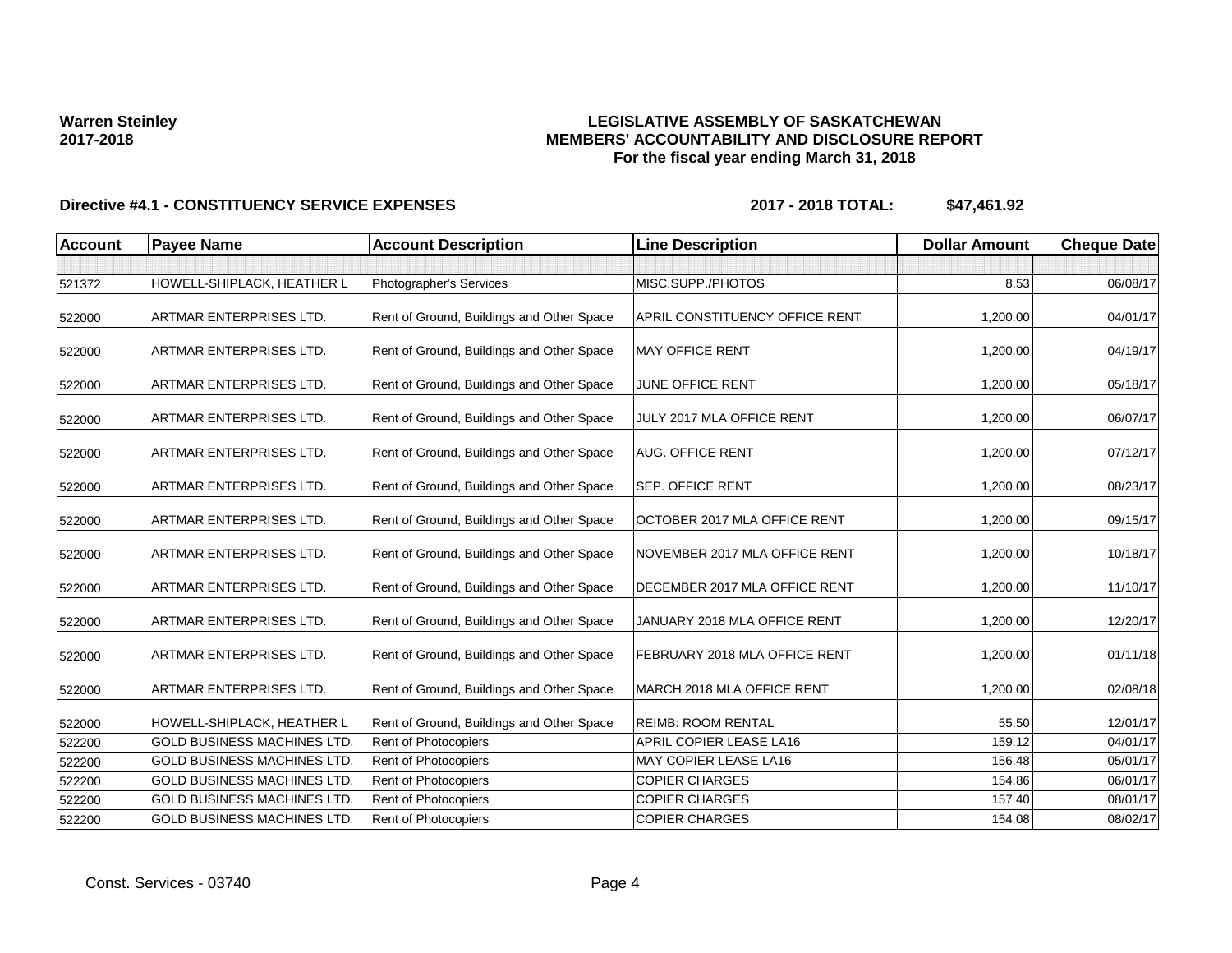### **LEGISLATIVE ASSEMBLY OF SASKATCHEWAN MEMBERS' ACCOUNTABILITY AND DISCLOSURE REPORT For the fiscal year ending March 31, 2018**

| <b>Account</b> | <b>Payee Name</b>                                      | <b>Account Description</b>           | <b>Line Description</b>              | <b>Dollar Amount</b> | <b>Cheque Date</b> |
|----------------|--------------------------------------------------------|--------------------------------------|--------------------------------------|----------------------|--------------------|
|                |                                                        |                                      |                                      |                      |                    |
| 522200         | <b>GOLD BUSINESS MACHINES LTD.</b>                     | Rent of Photocopiers                 | <b>COPIER CHARGES</b>                | 161.51               | 09/01/17           |
| 522200         | <b>GOLD BUSINESS MACHINES LTD</b>                      | <b>Rent of Photocopiers</b>          | <b>COPIER CHARGES</b>                | 236.52               | 10/02/17           |
| 522200         | <b>GOLD BUSINESS MACHINES LTD.</b>                     | <b>Rent of Photocopiers</b>          | <b>COPIER CHARGES</b>                | 198.38               | 11/02/17           |
| 522200         | <b>GOLD BUSINESS MACHINES LTD</b>                      | Rent of Photocopiers                 | <b>COPIER CHARGES</b>                | 171.41               | 12/01/17           |
| 522200         | <b>GOLD BUSINESS MACHINES LTD</b>                      | Rent of Photocopiers                 | <b>COPIER CHARGES</b>                | 161.02               | 01/03/18           |
| 522200         | <b>GOLD BUSINESS MACHINES LTD.</b>                     | Rent of Photocopiers                 | <b>COPIER CHARGES</b>                | 168.46               | 02/01/18           |
| 522200         | <b>GOLD BUSINESS MACHINES LTD.</b>                     | <b>Rent of Photocopiers</b>          | <b>COPIER CHARGES</b>                | 194.47               | 03/02/18           |
| 522200         | MINISTER OF FINANCE-MINISTRY<br>OF CENTRAL SERVICES    | Rent of Photocopiers                 | PHOTOCOPIER SERVICE FEE 2017/18      | 100.00               | 11/14/17           |
| 522500         | <b>GALON INSURANCE BROKERS</b>                         | <b>Insurance Premiums</b>            | INSURANCE POLICY #M2182132 2018      | 652.96               | 01/02/18           |
| 525000         | MINISTER OF FINANCE-MINISTRY<br>OF CENTRAL SERVICES    | Postal, Courier, Freight and Related | DECEMBER 2017 MAIL SERVICES          | 832.51               | 02/01/18           |
| 525000         | <b>PRAIRIE ADVERTISING</b><br><b>DISTRIBUTORS LTD.</b> | Postal, Courier, Freight and Related | <b>MAIL PREP</b>                     | 158.74               | 01/01/18           |
| 529000         | <b>CLEANFULLY YOURS INC.</b>                           | <b>General Contractual Services</b>  | <b>OFFICE CLEANING</b>               | 79.50                | 05/01/17           |
| 529000         | <b>CLEANFULLY YOURS INC.</b>                           | <b>General Contractual Services</b>  | OFFICE CLEANING                      | 79.50                | 06/01/17           |
| 529000         | <b>CLEANFULLY YOURS INC.</b>                           | <b>General Contractual Services</b>  | MLA OFFICE JANITORIAL SERVICE JUL/17 | 79.50                | 08/01/17           |
| 529000         | CLEANFULLY YOURS INC.                                  | <b>General Contractual Services</b>  | MLA OFFICE JANITORIAL SERVICE JUN/17 | 79.50                | 08/01/17           |
| 529000         | <b>CLEANFULLY YOURS INC.</b>                           | <b>General Contractual Services</b>  | <b>OFFICE CLEANING</b>               | 79.50                | 09/21/17           |
| 529000         | <b>CLEANFULLY YOURS INC.</b>                           | <b>General Contractual Services</b>  | <b>OFFICE CLEANING</b>               | 79.50                | 11/01/17           |
| 529000         | CLEANFULLY YOURS INC.                                  | <b>General Contractual Services</b>  | <b>OFFICE CLEANING</b>               | 79.50                | 11/20/17           |
| 529000         | <b>CLEANFULLY YOURS INC.</b>                           | <b>General Contractual Services</b>  | <b>MLA OFFICE CLEANING</b>           | 79.50                | 01/01/18           |
| 529000         | <b>CLEANFULLY YOURS INC.</b>                           | <b>General Contractual Services</b>  | <b>OFFICE CLEANING</b>               | 79.50                | 02/01/18           |
| 529000         | CLEANFULLY YOURS INC.                                  | <b>General Contractual Services</b>  | OFFICE CLEANING                      | 79.50                | 03/01/18           |
| 529000         | <b>CLEANFULLY YOURS INC.</b>                           | <b>General Contractual Services</b>  | MLA OFFICE JANITORIAL SERVICE MAR/18 | 79.50                | 03/21/18           |
| 529000         | <b>CROWN SHRED &amp; RECYCLING</b>                     | <b>General Contractual Services</b>  | <b>SHREDDING SERVICES</b>            | 60.50                | 09/01/17           |
| 529000         | <b>CROWN SHRED &amp; RECYCLING</b>                     | <b>General Contractual Services</b>  | <b>SHREDDING</b>                     | 60.50                | 11/01/17           |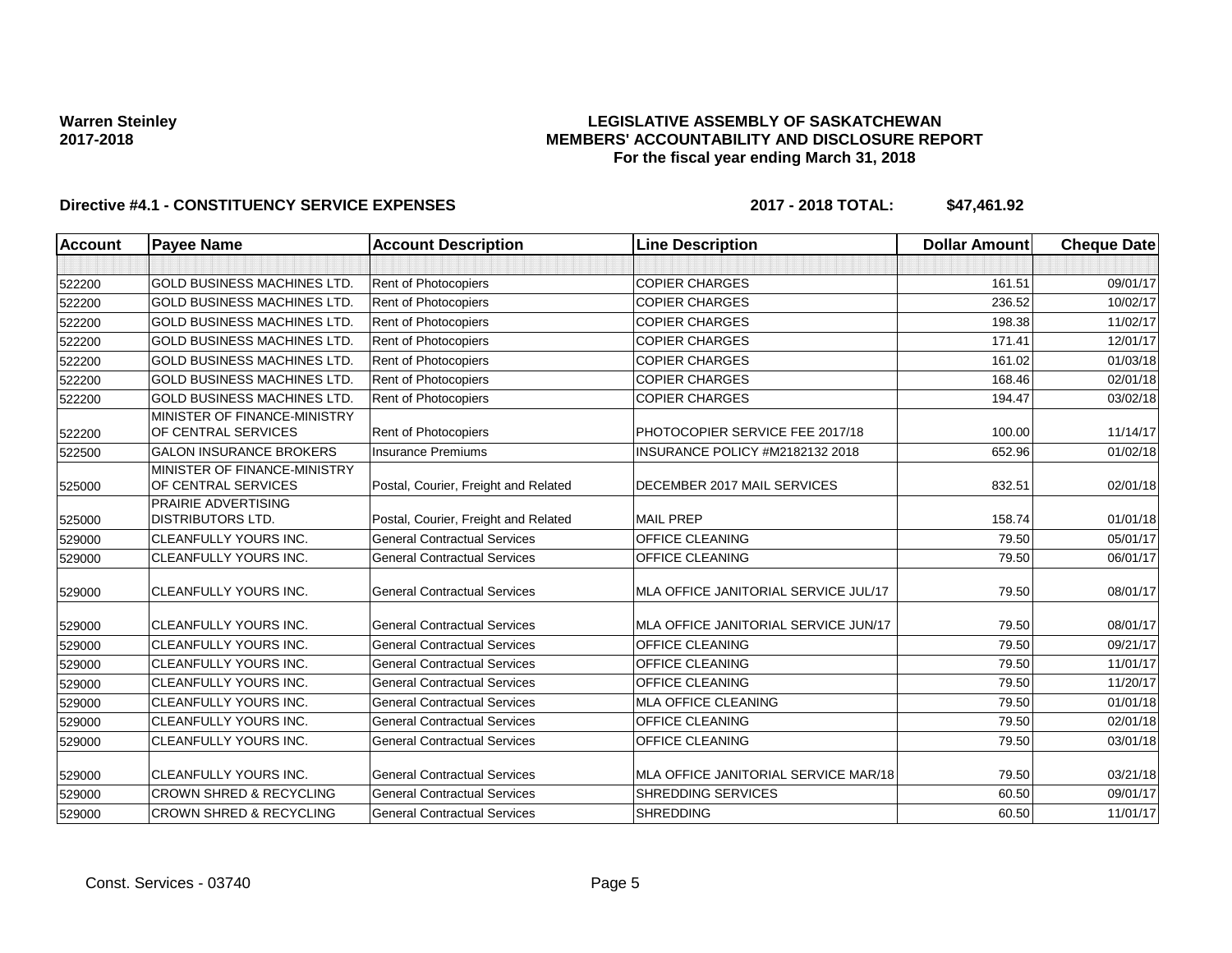### **LEGISLATIVE ASSEMBLY OF SASKATCHEWAN MEMBERS' ACCOUNTABILITY AND DISCLOSURE REPORT For the fiscal year ending March 31, 2018**

| <b>Account</b> | <b>Payee Name</b>                                  | <b>Account Description</b>              | <b>Line Description</b>                           | <b>Dollar Amount</b> | <b>Cheque Date</b> |
|----------------|----------------------------------------------------|-----------------------------------------|---------------------------------------------------|----------------------|--------------------|
|                |                                                    |                                         |                                                   |                      |                    |
| 529000         | <b>CROWN SHRED &amp; RECYCLING</b>                 | <b>General Contractual Services</b>     | <b>SHREDDING</b>                                  | 60.50                | 02/01/18           |
| 529200         | HOWELL-SHIPLACK, HEATHER L                         | <b>Professional Development</b>         | PROFESSIONAL DEV./TEXTBOOKS                       | 710.10               | 06/22/17           |
|                | <b>MARTIN CHARLTON</b>                             |                                         |                                                   |                      |                    |
| 529200         | <b>COMMUNICATIONS</b>                              | Professional Development                | PROFESSIONAL DEVELOPMENT                          | 1,167.00             | 04/01/17           |
| 529200         | STEINLEY, WARREN H                                 | Professional Development                | <b>REIMB: MPA PUBLIC ADMIN COURSE</b>             | 1,545.00             | 09/12/17           |
| 529200         | STEINLEY, WARREN H                                 | Professional Development                | <b>REIMB: CONFERENCE REGISTRATION</b>             | 507.37               | 02/01/18           |
| 529201         | HOWELL-SHIPLACK, HEATHER L                         | Tuition and Book Reimbursement          | PROFESSIONAL DEV./TEXTBOOKS                       | 110.47               | 06/22/17           |
| 529201         | HOWELL-SHIPLACK, HEATHER L                         | Tuition and Book Reimbursement          | <b>REIMB: OFFICE</b><br>SUPPLIES/TEXTBOOK/PARKING | 124.79               | 08/24/17           |
| 529201         | HOWELL-SHIPLACK, HEATHER L                         | <b>Tuition and Book Reimbursement</b>   | <b>REIMB: TUITION</b>                             | 1,929.50             | 09/01/17           |
| 529201         | HOWELL-SHIPLACK, HEATHER L                         | <b>Tuition and Book Reimbursement</b>   | <b>TEXTBOOK REIMBURSE</b>                         | 104.95               | 09/25/17           |
| 529201         | HOWELL-SHIPLACK, HEATHER L                         | <b>Tuition and Book Reimbursement</b>   | <b>OFFICE SUPPLIES/PARKING</b><br>PASS/TEXTBOOK   | 104.95               | 01/15/18           |
| 529201         | HOWELL-SHIPLACK, HEATHER L                         | <b>Tuition and Book Reimbursement</b>   | <b>REIMB: TUITION</b>                             | 1,865.32             | 03/01/18           |
| 530000         | <b>PATTISON OUTDOOR</b><br><b>ADVERTISING LTD.</b> | <b>Communications Development Costs</b> | <b>ADVERTISING</b>                                | 172.25               | 11/01/17           |
| 530000         | <b>PATTISON OUTDOOR</b><br><b>ADVERTISING LTD.</b> | <b>Communications Development Costs</b> | PRODUCTION FEE                                    | 172.25               | 11/13/17           |
| 530100         | <b>PATTISON OUTDOOR</b><br>ADVERTISING LTD.        | <b>Communcations Production</b>         | AD PRODUCTION                                     | 172.25               | 06/01/17           |
| 530100         | PATTISON OUTDOOR<br><b>ADVERTISING LTD.</b>        | <b>Communcations Production</b>         | <b>PRODUCTION &amp; DIEM FEE</b>                  | 172.25               | 02/12/18           |
| 530300         | <b>MARU GROUP CANADA INC.</b>                      | Primary Research/Focus group            | AD HOC CONSULTING - NO GST                        | 607.15               | 07/01/17           |
| 530300         | <b>MARU GROUP CANADA INC.</b>                      | Primary Research/Focus group            | AD HOC CONSULTING - NO GST                        | 646.74               | 01/01/18           |
| 530300         | MARU GROUP CANADA INC.                             | Primary Research/Focus group            | AD HOC CONSULTING - NO GST                        | 632.97               | 03/01/18           |
| 530500         | <b>FABMAR COMMUNICATIONS LTD.</b>                  | Media Placement                         | ADVERTISING - NO GST                              | 52.16                | 03/01/18           |
| 530500         | <b>FABMAR COMMUNICATIONS LTD.</b>                  | Media Placement                         | ADVERTISING - NO GST                              | 52.16                | 03/01/18           |
| 530500         | <b>GOLDEN WEST BROADCASTING</b><br>LTD.            | Media Placement                         | ADVERTISING - NO GST                              | 80.37                | 03/01/18           |
| 530500         | GOLDEN WEST BROADCASTING<br>LTD.                   | Media Placement                         | <b>ADVERTISING</b>                                | 66.98                | 03/01/18           |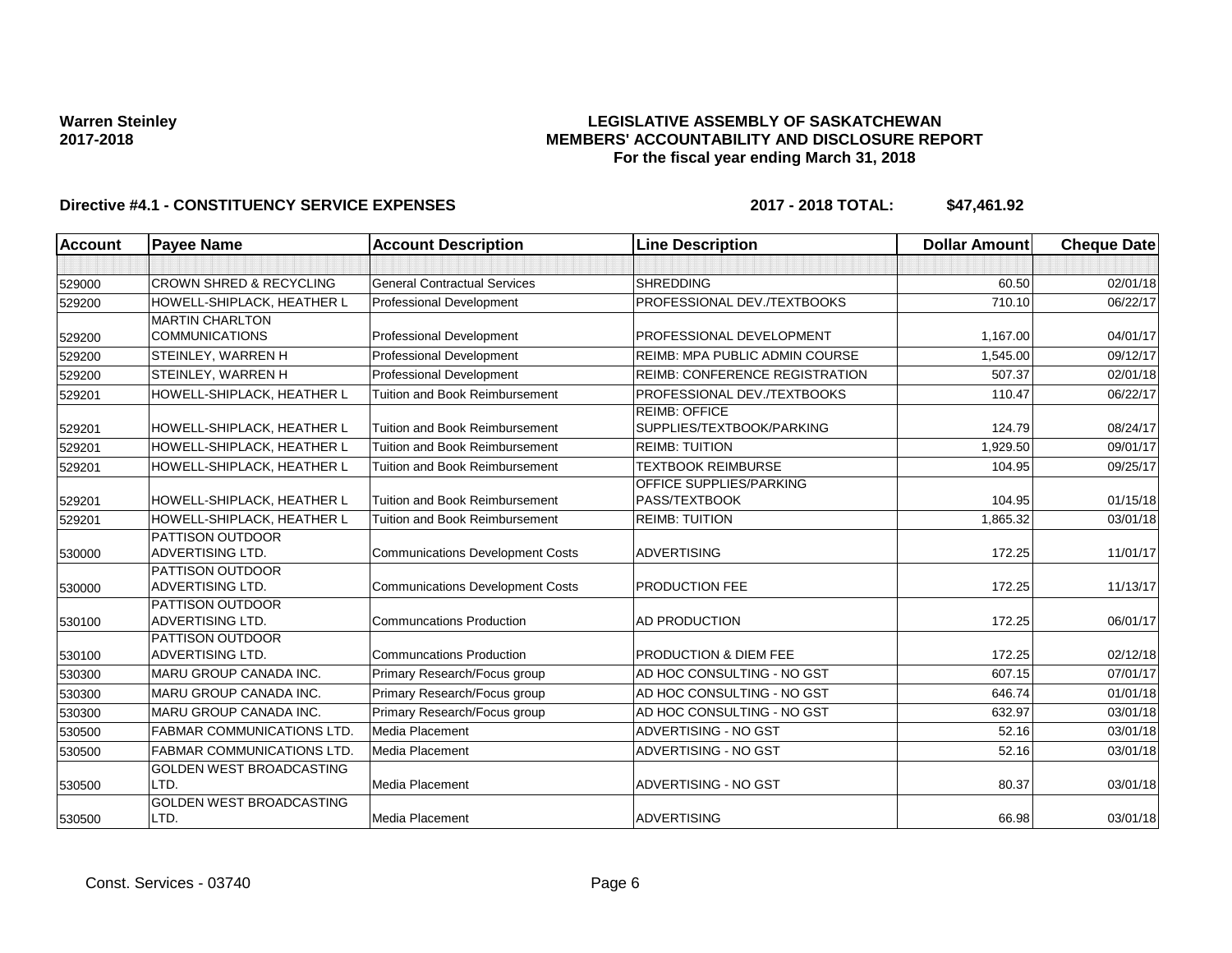### **LEGISLATIVE ASSEMBLY OF SASKATCHEWAN MEMBERS' ACCOUNTABILITY AND DISCLOSURE REPORT For the fiscal year ending March 31, 2018**

| Account | <b>Payee Name</b>                           | <b>Account Description</b> | <b>Line Description</b> | <b>Dollar Amount</b> | <b>Cheque Date</b> |
|---------|---------------------------------------------|----------------------------|-------------------------|----------------------|--------------------|
|         |                                             |                            |                         |                      |                    |
|         | <b>GOLDEN WEST BROADCASTING</b>             |                            |                         |                      |                    |
| 530500  | LTD.                                        | Media Placement            | ADVERTISING - NO GST    | 34.23                | 03/01/18           |
| 530500  | HARVARD BROADCASTING INC.                   | <b>Media Placement</b>     | <b>ADVERTISING</b>      | 159.70               | 03/01/18           |
|         | <b>JIM PATTISON BROADCAST</b>               |                            |                         |                      |                    |
| 530500  | <b>GROUP</b>                                | <b>Media Placement</b>     | <b>ADVERTISING</b>      | 69.07                | 03/01/18           |
|         | JIM PATTISON BROADCAST                      |                            |                         |                      |                    |
| 530500  | <b>GROUP</b>                                | Media Placement            | <b>ADVERTISING</b>      | 72.14                | 03/01/18           |
|         | <b>PATTISON OUTDOOR</b>                     |                            |                         |                      |                    |
| 530500  | <b>ADVERTISING LTD.</b>                     | Media Placement            | <b>ADVERTISING</b>      | 315.08               | 05/01/17           |
|         | <b>PATTISON OUTDOOR</b>                     |                            |                         |                      |                    |
| 530500  | <b>ADVERTISING LTD.</b>                     | <b>Media Placement</b>     | <b>ADVERTISING</b>      | 1,023.75             | 06/01/17           |
|         | <b>PATTISON OUTDOOR</b><br>ADVERTISING LTD. | Media Placement            | <b>ADVERTISING</b>      | 1,023.75             | 08/15/17           |
| 530500  | <b>PATTISON OUTDOOR</b>                     |                            |                         |                      |                    |
| 530500  | <b>ADVERTISING LTD.</b>                     | Media Placement            | <b>ADVERTISING</b>      | 1,023.75             | 11/15/17           |
|         | <b>PATTISON OUTDOOR</b>                     |                            |                         |                      |                    |
| 530500  | <b>ADVERTISING LTD.</b>                     | <b>Media Placement</b>     | <b>ADVERTISING</b>      | 1,023.75             | 03/01/18           |
| 530500  | POSTCARD PORTABLES REGINA                   | <b>Media Placement</b>     | <b>ADVERTISING</b>      | 305.00               | 05/01/17           |
| 530500  | POSTCARD PORTABLES REGINA                   | Media Placement            | <b>ADVERTISING</b>      | 305.00               | 06/01/17           |
| 530500  | POSTCARD PORTABLES REGINA                   | <b>Media Placement</b>     | <b>ADVERTISING</b>      | 305.00               | 06/05/17           |
| 530500  | POSTCARD PORTABLES REGINA                   | Media Placement            | <b>ADVERTISING</b>      | 305.00               | 08/01/17           |
| 530500  | POSTCARD PORTABLES REGINA                   | <b>Media Placement</b>     | <b>ADVERTISING</b>      | 305.00               | 08/06/17           |
| 530500  | <b>POSTCARD PORTABLES REGINA</b>            | Media Placement            | <b>ADVERTISING</b>      | 305.00               | 09/05/17           |
| 530500  | POSTCARD PORTABLES REGINA                   | Media Placement            | <b>ADVERTISING</b>      | 305.00               | 11/01/17           |
| 530500  | <b>POSTCARD PORTABLES REGINA</b>            | Media Placement            | <b>ADVERTISING</b>      | 305.00               | 11/07/17           |
| 530500  | POSTCARD PORTABLES REGINA                   | Media Placement            | <b>ADVERTISING</b>      | 305.00               | 12/05/17           |
| 530500  | POSTCARD PORTABLES REGINA                   | Media Placement            | <b>ADVERTISING</b>      | 305.00               | 02/01/18           |
| 530500  | <b>POSTCARD PORTABLES REGINA</b>            | <b>Media Placement</b>     | <b>ADVERTISING</b>      | 305.00               | 03/01/18           |
| 530500  | POSTCARD PORTABLES REGINA                   | Media Placement            | <b>ADVERTISING</b>      | 305.00               | 03/05/18           |
|         | PRAIRIE STORM EXTREME                       |                            |                         |                      |                    |
| 530500  | <b>HOCKEY LIGHTNING</b>                     | Media Placement            | <b>ADVERTISING</b>      | 500.00               | 11/01/17           |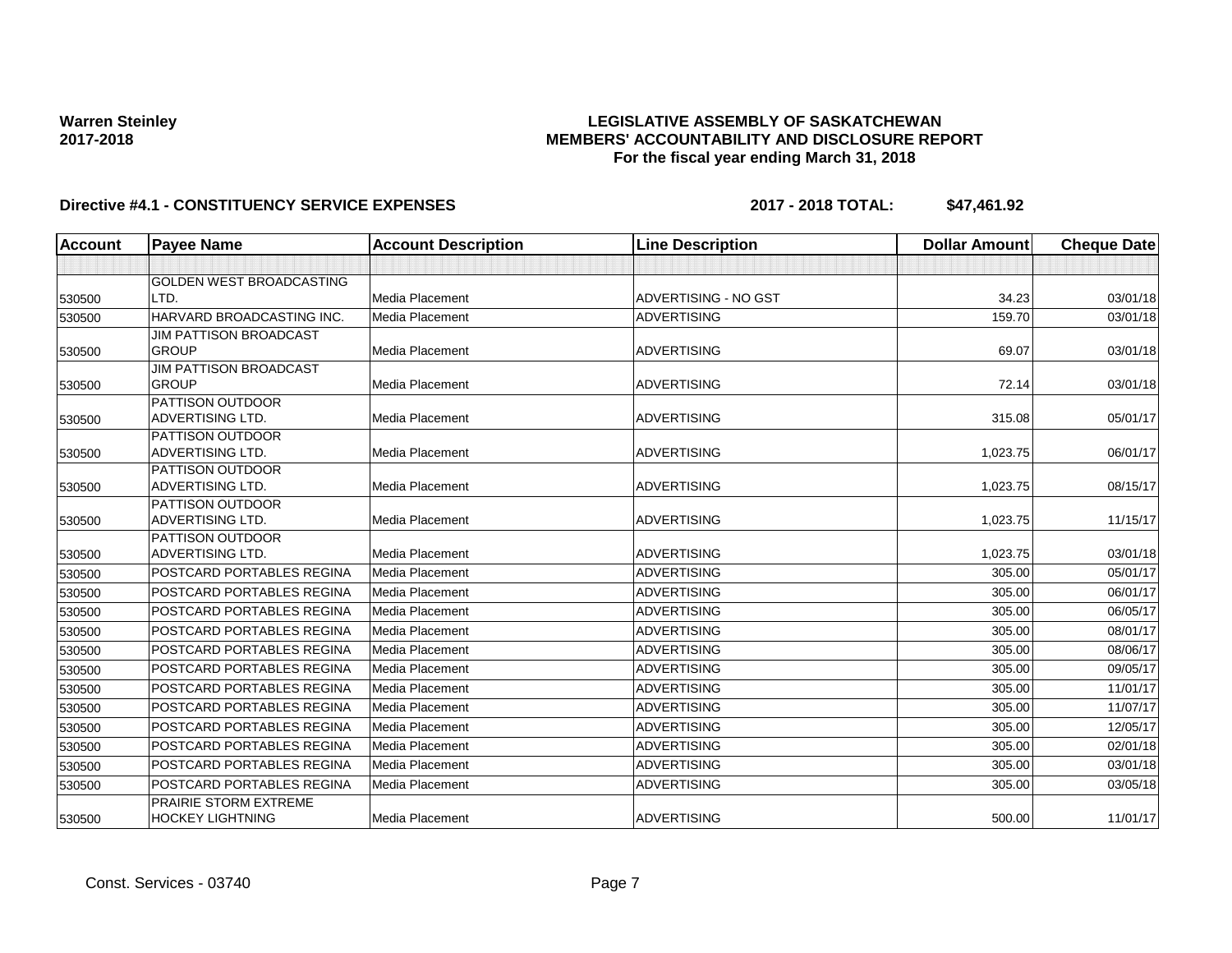### **LEGISLATIVE ASSEMBLY OF SASKATCHEWAN MEMBERS' ACCOUNTABILITY AND DISCLOSURE REPORT For the fiscal year ending March 31, 2018**

| <b>Account</b> | <b>Payee Name</b>                  | <b>Account Description</b> | <b>Line Description</b>                      | <b>Dollar Amount</b> | <b>Cheque Date</b> |
|----------------|------------------------------------|----------------------------|----------------------------------------------|----------------------|--------------------|
|                |                                    |                            |                                              |                      |                    |
| 530500         | RAWLCO RADIO LTD.                  | Media Placement            | <b>ADVERTISING</b>                           | 104.37               | 03/01/18           |
| 530500         | <b>RAWLCO RADIO LTD.</b>           | Media Placement            | <b>ADVERTISING</b>                           | 76.74                | 03/01/18           |
| 530500         | <b>RAWLCO RADIO LTD.</b>           | Media Placement            | <b>ADVERTISING</b>                           | 76.74                | 03/01/18           |
| 530500         | <b>RAWLCO RADIO LTD.</b>           | <b>Media Placement</b>     | <b>ADVERTISING</b>                           | 116.65               | 03/01/18           |
| 530500         | <b>REGINA RED SOX BASEBALL</b>     | Media Placement            | <b>ADVERTISING</b>                           | 500.00               | 06/01/17           |
|                | <b>SASKATCHEWAN SENIORS</b>        |                            |                                              |                      |                    |
| 530500         | <b>MECHANISM</b>                   | Media Placement            | <b>ADVERTISING</b>                           | 544.00               | 01/02/18           |
|                | SHERWOOD ESTATES/MCCARTHY          |                            |                                              |                      |                    |
| 530500         | PARK COMMUNITY ASSOCIATION         | Media Placement            | <b>ADVERTISING</b>                           | 150.00               | 11/17/17           |
| 530500         | <b>STEINLEY, WARREN H</b>          | Media Placement            | <b>REIMB: ADVERTISING</b>                    | 54.00                | 08/09/17           |
|                | <b>WESTERN PRODUCER</b>            |                            |                                              |                      |                    |
| 530500         | <b>PUBLICATIONS</b>                | Media Placement            | <b>ADVERTISING</b>                           | 87.57                | 03/07/18           |
| 530900         | <b>WESTERN LITHO PRINTERS LTD.</b> | <b>Promotional Items</b>   | <b>CHRISTMAS CARDS</b>                       | 1,383.40             | 01/01/18           |
| 542000         | HOWELL-SHIPLACK, HEATHER L         | Travel                     | C.A. TRAVEL APRIL 13 - MAY 9, 2017           | 133.62               | 05/18/17           |
| 542000         | HOWELL-SHIPLACK, HEATHER L         | Travel                     | C.A. TRAVEL                                  | 45.40                | 06/08/17           |
| 542000         | HOWELL-SHIPLACK, HEATHER L         | Travel                     | C.A. TRAVEL                                  | 47.66                | 06/22/17           |
| 542000         | HOWELL-SHIPLACK, HEATHER L         | Travel                     | C.A. TRAVEL JUL 19-AUG 24, 2017              | 106.46               | 08/24/17           |
|                |                                    |                            | <b>REIMB: OFFICE</b>                         | 50.15                | 08/24/17           |
| 542000         | HOWELL-SHIPLACK, HEATHER L         | Travel                     | SUPPLIES/TEXTBOOK/PARKING                    |                      |                    |
| 542000         | HOWELL-SHIPLACK, HEATHER L         | Travel                     | C.A. TRAVEL SEPTEMBER 12 - 20, 2017          | 135.15               | 09/20/17           |
| 542000         | HOWELL-SHIPLACK, HEATHER L         | Travel                     | C.A. TRAVEL SEPTEMBER 26, 2017               | 10.71                | 09/26/17           |
| 542000         | HOWELL-SHIPLACK, HEATHER L         | Travel                     | C.A. TRAVEL OCTOBER 5 - 17, 2017             | 54.76                | 10/17/17           |
|                |                                    |                            | C.A. TRAVEL OCTOBER 21 - NOVEMBER 9.         |                      |                    |
| 542000         | HOWELL-SHIPLACK, HEATHER L         | Travel                     | 2017                                         | 136.38               | 11/27/17           |
| 542000         | HOWELL-SHIPLACK, HEATHER L         | Travel                     | C.A. TRAVEL DECEMBER 4-15, 2017              | 61.06                | 12/15/17           |
|                |                                    |                            | OFFICE SUPPLIES/PARKING                      |                      |                    |
| 542000         | HOWELL-SHIPLACK, HEATHER L         | Travel                     | PASS/TEXTBOOK                                | 50.15                | 01/15/18           |
| 542000         | HOWELL-SHIPLACK, HEATHER L         | Travel                     | C.A. TRAVEL JANUARY 2018                     | 17.13                | 01/15/18           |
| 542000         | HOWELL-SHIPLACK, HEATHER L         | Travel                     | C.A. TRAVEL JANUARY 17 - FEBRUARY 8,<br>2017 | 94.80                | 02/08/18           |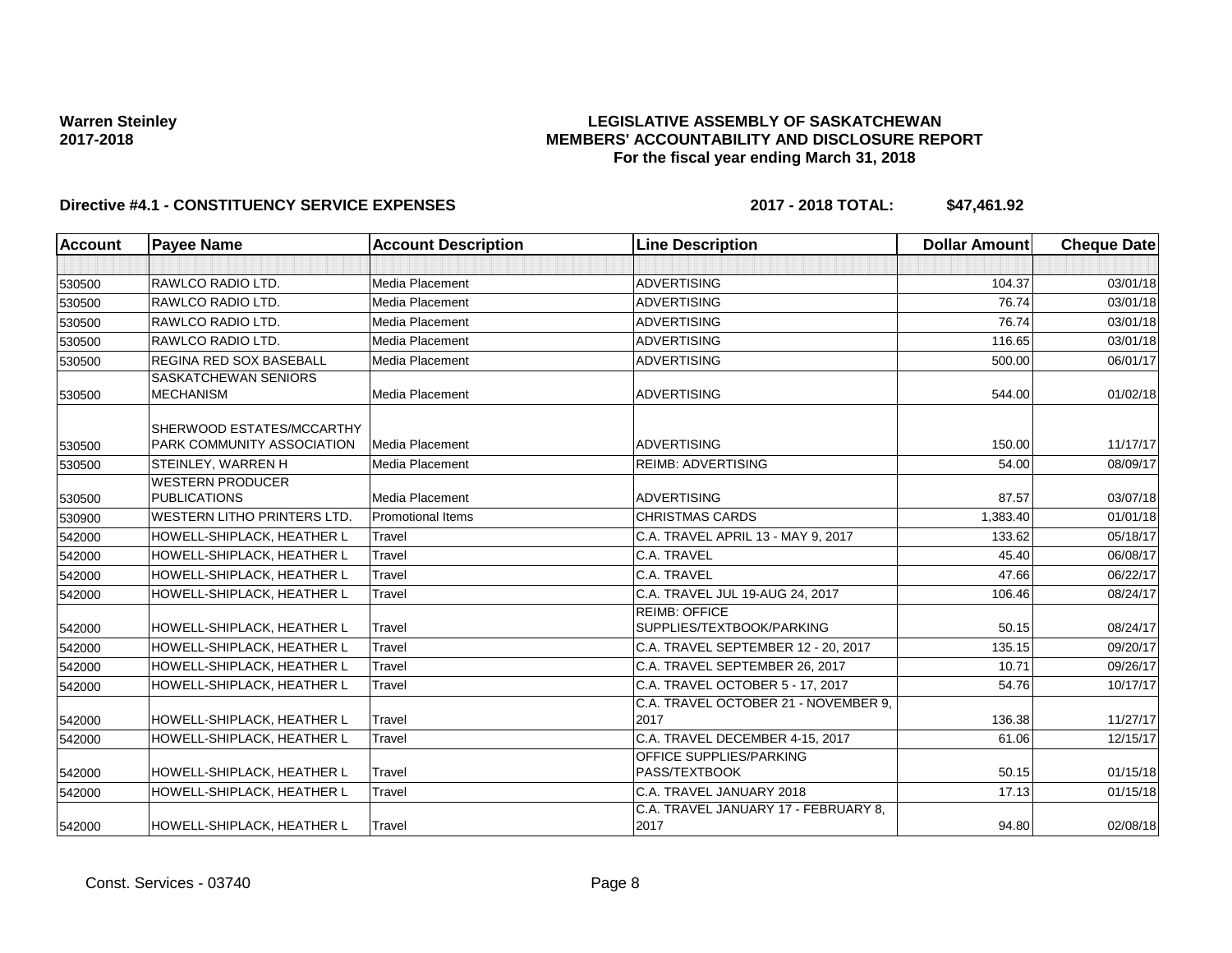#### **LEGISLATIVE ASSEMBLY OF SASKATCHEWAN MEMBERS' ACCOUNTABILITY AND DISCLOSURE REPORT For the fiscal year ending March 31, 2018**

| <b>Account</b> | <b>Payee Name</b>            | <b>Account Description</b>                                        | <b>Line Description</b>                         | Dollar Amount | <b>Cheque Date</b> |
|----------------|------------------------------|-------------------------------------------------------------------|-------------------------------------------------|---------------|--------------------|
|                |                              |                                                                   |                                                 |               |                    |
| 542000         | HOWELL-SHIPLACK, HEATHER L   | Travel                                                            | C.A. TRAVEL FEBRUARY 14-15, 2018                | 21.28         | 02/15/18           |
| 542000         | HOWELL-SHIPLACK, HEATHER L   | Travel                                                            | C.A. TRAVEL FEBRUARY 28, 2018                   | 51.12         | 03/01/18           |
| 542000         | HOWELL-SHIPLACK, HEATHER L   | Travel                                                            | C.A. TRAVEL MARCH 1 - 8, 2018                   | 90.21         | 03/05/18           |
| 543201         | LEGISLATIVE FOOD SERVICE     | Deputy Minister/Ministry Head Business<br>Expenses - Refreshments | <b>STUDENT DRINKS</b>                           | 55.12         | 06/01/17           |
|                |                              | Deputy Minister/Ministry Head Business                            |                                                 |               |                    |
| 543201         | LEGISLATIVE FOOD SERVICE     | Expenses - Refreshments                                           | <b>STUDENT DRINKS</b>                           | 40.28         | 03/01/18           |
| 555000         | CAPITAL FIRE PROTECTION LTD. | Other Material and Supplies                                       | <b>MISC. &amp; OFFICE SUPPLIES</b>              | 74.20         | 08/01/17           |
| 555000         | HOWELL-SHIPLACK, HEATHER L   | Other Material and Supplies                                       | <b>MISC &amp; OFFICE SUPPLIES</b>               | 99.43         | 05/18/17           |
| 555000         | HOWELL-SHIPLACK, HEATHER L   | Other Material and Supplies                                       | MISC.SUPP./PHOTOS                               | 128.55        | 06/08/17           |
|                |                              |                                                                   | <b>REIMB: OFFICE</b>                            |               |                    |
| 555000         | HOWELL-SHIPLACK, HEATHER L   | Other Material and Supplies                                       | SUPPLIES/TEXTBOOK/PARKING                       | 98.73         | 08/24/17           |
| 555000         | HOWELL-SHIPLACK, HEATHER L   | Other Material and Supplies                                       | <b>MISC OFFICE SUPPLIES</b>                     | 28.18         | 10/17/17           |
| 555000         | HOWELL-SHIPLACK, HEATHER L   | Other Material and Supplies                                       | <b>MISC OFFICE SUPPLIES</b>                     | 300.66        | 11/27/17           |
| 555000         | HOWELL-SHIPLACK, HEATHER L   | Other Material and Supplies                                       | <b>OFFICE SUPPLIES/PARKING</b><br>PASS/TEXTBOOK | 94.90         | 01/15/18           |
| 555000         | HOWELL-SHIPLACK, HEATHER L   | Other Material and Supplies                                       | APPLE IMAC/IPAD/MISC OFFICE SUPPLIES            | 54.68         | 02/08/18           |
| 555000         | HOWELL-SHIPLACK, HEATHER L   | Other Material and Supplies                                       | <b>MISC &amp; OFFICE SUPPLIES</b>               | 273.29        | 03/05/18           |
| 564300         | HOWELL-SHIPLACK, HEATHER L   | Computer Hardware - Exp.                                          | APPLE IMAC/IPAD/MISC OFFICE SUPPLIES            | 2,505.25      | 02/08/18           |
| 564600         | HOWELL-SHIPLACK, HEATHER L   | Computer Software - Exp                                           | <b>REIMB: MICROSOFT OFFICE 2016</b>             | 331.89        | 02/09/18           |
| 565200         | STEINLEY, WARREN H.          | Office Furniture and Equipment - Exp                              | <b>REIMB: IPHONE 7</b>                          | 448.97        | 10/10/17           |
| 588950         |                              |                                                                   | Prepaid Expense Adjustment                      | (511.87)      | 03/31/18           |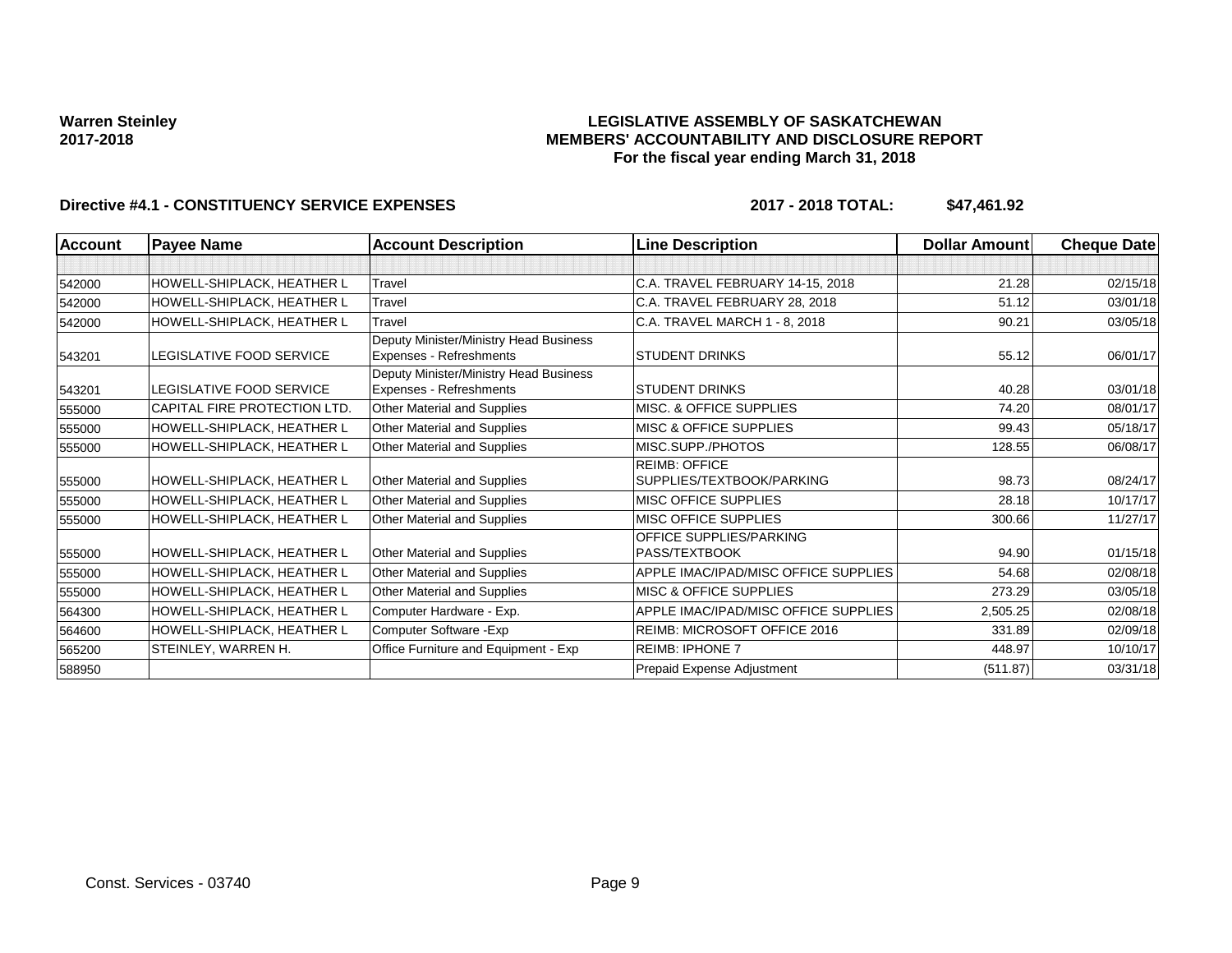### **LEGISLATIVE ASSEMBLY OF SASKATCHEWAN MEMBERS' ACCOUNTABILITY AND DISCLOSURE REPORT For the fiscal year ending March 31, 2018**

# Directive #6 - CONSTITUENCY ASSISTANT EXPENSES 2017 - 2018 TOTAL: \$56,600.43

| <b>Account</b> | <b>Payee Name</b>          | <b>Account Description</b>                    | <b>Dollar Amount</b> | <b>Cheque Date</b> |
|----------------|----------------------------|-----------------------------------------------|----------------------|--------------------|
|                |                            |                                               |                      |                    |
| 513000         | HOWELL-SHIPLACK, HEATHER L | Out-of-Scope Permanent                        | 2,232.64             | 04/11/17           |
| 513000         | HOWELL-SHIPLACK, HEATHER L | Out-of-Scope Permanent                        | $-2,232.64$          | 04/11/17           |
| 513000         | HOWELL-SHIPLACK, HEATHER L | Out-of-Scope Permanent                        | 2121.01              | 04/25/17           |
| 513000         | HOWELL-SHIPLACK, HEATHER L | Out-of-Scope Permanent                        | 2,121.01             | 05/09/17           |
| 513000         | HOWELL-SHIPLACK, HEATHER L | Out-of-Scope Permanent                        | 2,121.01             | 05/24/17           |
| 513000         | HOWELL-SHIPLACK, HEATHER L | Out-of-Scope Permanent                        | 2,121.01             | 06/06/17           |
| 513000         | HOWELL-SHIPLACK, HEATHER L | Out-of-Scope Permanent                        | 2,121.01             | 06/20/17           |
| 513000         | HOWELL-SHIPLACK, HEATHER L | Out-of-Scope Permanent                        | 2,121.01             | 07/05/17           |
| 513000         | HOWELL-SHIPLACK, HEATHER L | Out-of-Scope Permanent                        | 2,121.01             | 07/18/17           |
| 513000         | HOWELL-SHIPLACK, HEATHER L | Out-of-Scope Permanent                        | 2,121.01             | 08/01/17           |
| 513000         | HOWELL-SHIPLACK, HEATHER L | Out-of-Scope Permanent                        | 2121.01              | 08/15/17           |
| 513000         | HOWELL-SHIPLACK, HEATHER L | Out-of-Scope Permanent                        | 2,121.01             | 08/29/17           |
| 513000         | HOWELL-SHIPLACK, HEATHER L | Out-of-Scope Permanent                        | 2121.01              | 09/12/17           |
| 513000         | HOWELL-SHIPLACK, HEATHER L | Out-of-Scope Permanent                        | 2,121.01             | 09/26/17           |
| 513000         | HOWELL-SHIPLACK, HEATHER L | Out-of-Scope Permanent                        | 2121.01              | 10/11/17           |
| 513000         | HOWELL-SHIPLACK, HEATHER L | Out-of-Scope Permanent                        | 2,121.01             | 10/24/17           |
| 513000         | HOWELL-SHIPLACK, HEATHER L | Out-of-Scope Permanent                        | 2,121.01             | 11/07/17           |
| 513000         | HOWELL-SHIPLACK, HEATHER L | Out-of-Scope Permanent                        | 2,121.01             | 11/21/17           |
| 513000         | HOWELL-SHIPLACK, HEATHER L | Out-of-Scope Permanent                        | 2,121.01             | 12/05/17           |
| 513000         | HOWELL-SHIPLACK, HEATHER L | Out-of-Scope Permanent                        | 2,232.64             | 12/19/17           |
| 513000         | HOWELL-SHIPLACK, HEATHER L | Out-of-Scope Permanent                        | 2232.64              | 01/03/18           |
| 513000         | HOWELL-SHIPLACK, HEATHER L | Out-of-Scope Permanent                        | 2121.01              | 01/16/18           |
| 513000         | HOWELL-SHIPLACK, HEATHER L | Out-of-Scope Permanent                        | 2,232.64             | 02/01/18           |
| 513000         | HOWELL-SHIPLACK, HEATHER L | Out-of-Scope Permanent                        | 2,232.64             | 02/13/18           |
| 513000         | HOWELL-SHIPLACK, HEATHER L | Out-of-Scope Permanent                        | 2,232.64             | 03/01/18           |
| 513000         | HOWELL-SHIPLACK, HEATHER L | Out-of-Scope Permanent                        | 2,232.64             | 03/13/18           |
| 513000         | HOWELL-SHIPLACK, HEATHER L | Out-of-Scope Permanent                        | 2,232.64             | 03/27/18           |
| 513000         | HOWELL-SHIPLACK, HEATHER L | Out-of-Scope Permanent                        | 2,272.73             | 04/10/18           |
| 519900         | None (Default)             | Change in Y/E Accrued Empl Leave Entitlements | $-595.28$            | 04/19/17           |